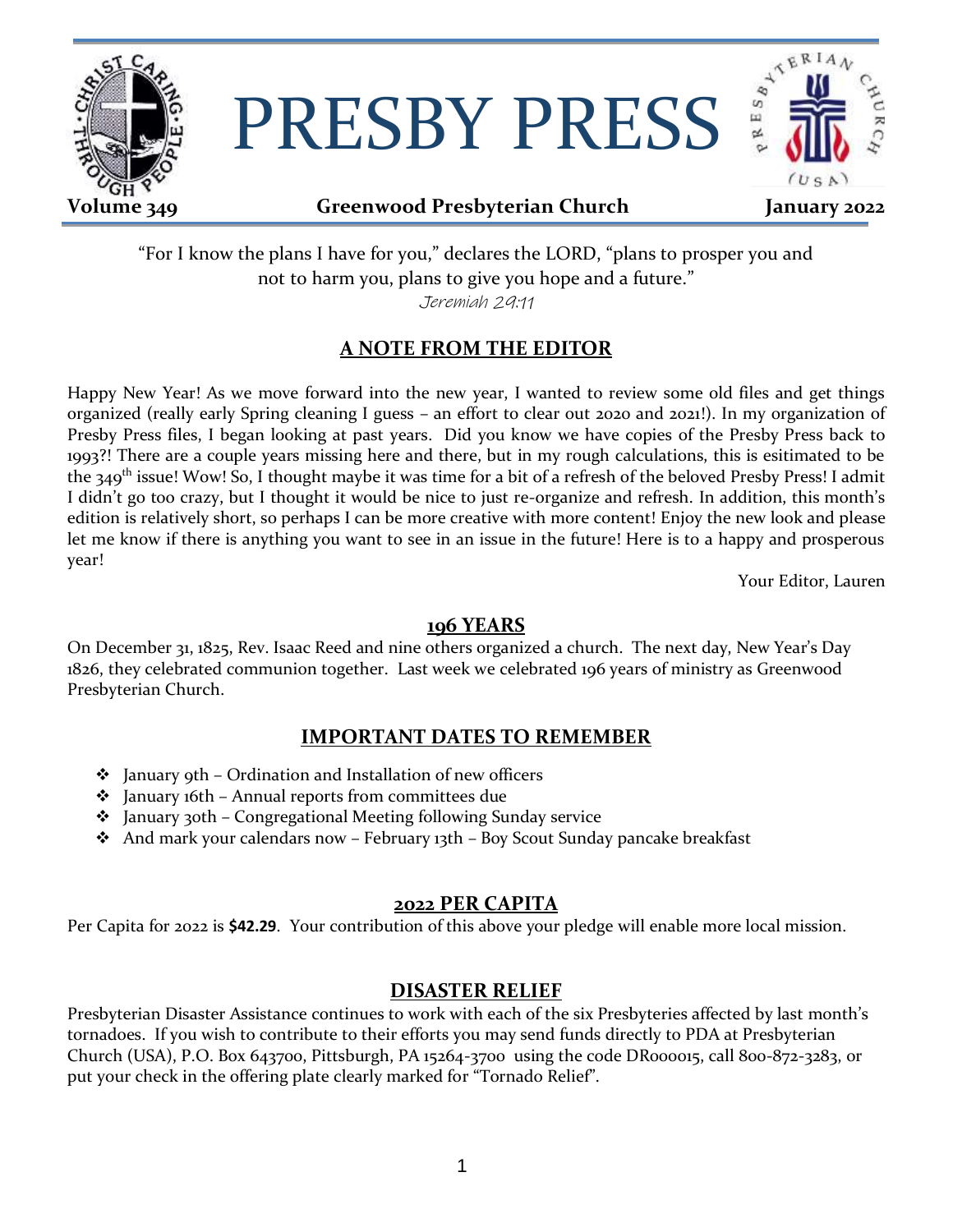# **FEATHER IN YOUR CAP**

I would like to nominate Marcia Justus because she spends many hours and is so conscientious in recording and reporting our financial giving. Thank you, Marcia! – Fran Mitchell





**BOY SCOUT NEWS** *Submitted by Dave Baker Liaison for BSA Troop #266*

BSA Troop #266 Troop Meetings are Thursdays from 7:00pm to 8:30 pm Meeting in the Fellowship Hall



#### *A Special Activities note Mr. Gayle Talley:*

Chris and Gayle Talley worked with Christian Rose, Sam Markawitz, Ethan Winnett. Jordan Lindstrom and Jackson Golden 5 Volunteer Scouts from Troop #266 on Saturday September 25 at the Franklin Museum of History. They peeled and cut apples without cutting themselves, built a fire and cooked apple butter for the Heritage days at the Museum. They also cooked biscuits and served apple butter on the biscuits, everyone loved it. They also helped set up chairs inside the Museum upstairs in the auditorium the museum staff were very thankful for their help. They all did a fantastic job, a big thank you to BSA Troop #266 and the Scouts.

- MEETINGS THIS MONTH: January 6, 13, 20 & 27
- 1/10 Monday Parking Fundraiser for the Collage Football National Championship at Lucas Oil Stadium. Leave Church parking lot around 6:00- 6:30 pm
- $\cdot \cdot$  1/14 Friday through 1/16 Sunday Yearly Planning and Lock In and Campout at Inlow Ransburg Scout Reservation. Leave Church parking Lot Friday at 5:30 pm and Return Sunday around 10 - Noon
- \*  $1/15$  Saturday Adult Committee Meeting at Ransburg Scout Reservation Time 2:00 pm
- $\cdot \cdot \cdot$  1/27 Thursday Path to Eagle for Life Scouts (30 mins) at GPC at 6:30 pm

CUB SCOUTS #266–Meetings are every Thursday at 6 pm until 7 pm except the 4th Thursday go till 8:30

- \*  $1/20$  Thursday Patrol Leaders Meeting at GPC in Fellowship Hall at 6:00 6:30 pm
- All other Activities with the Cub Scouts, See Scout Leaders for more information.

BROWNIES / GIRL SCOUTS – See Leaders for information. Meetings are every 1st, 2nd, & 3rd Tuesdays in Fellowship Hall - Time 6:00 pm - 7:00 pm

Anybody interested in Scouting please contact the Scout Leaders or the Church Office.

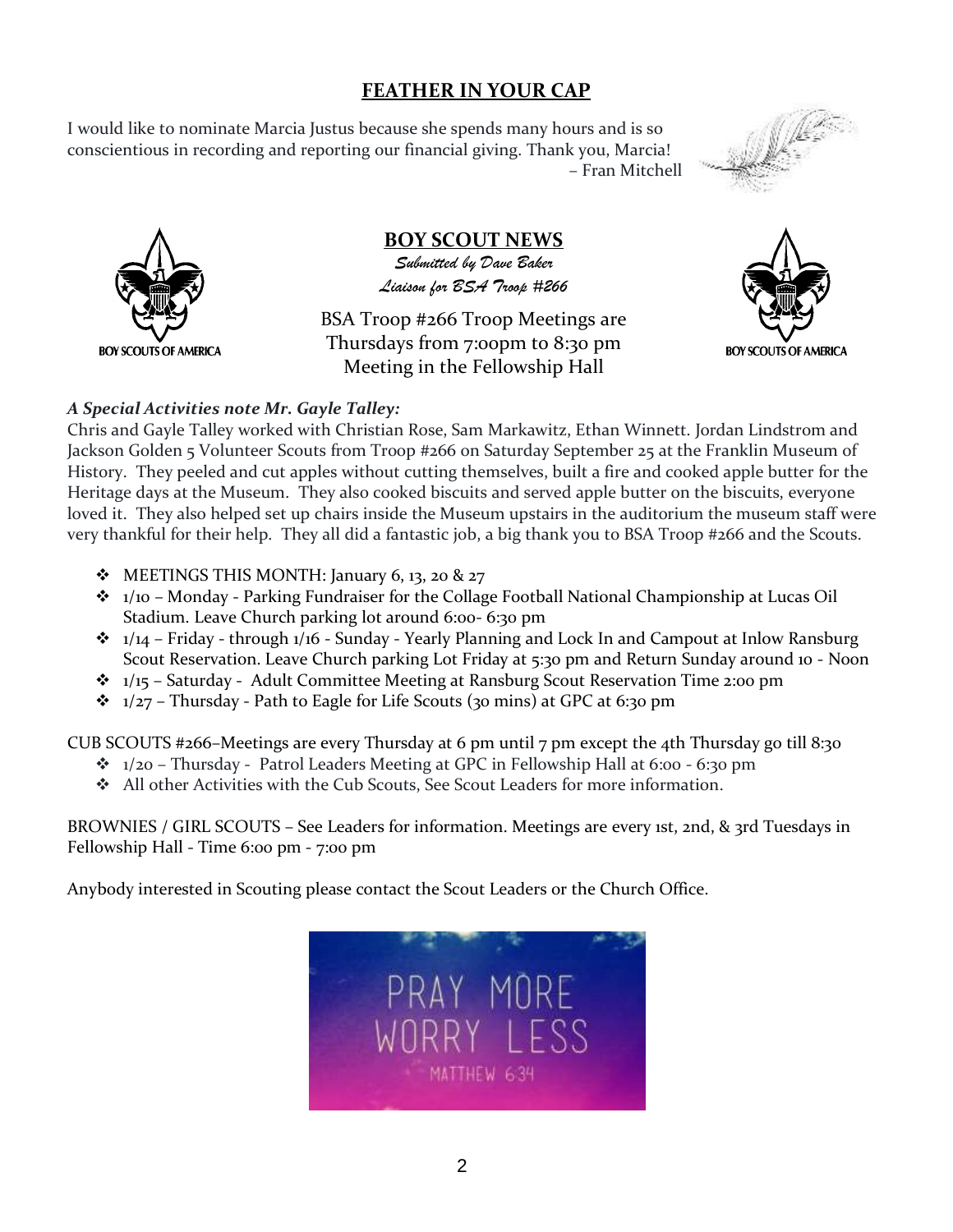# *Recipe of the Month*  **HOT CHICKEN SALAD**

#### *Submitted by Janett Lowes*

At the Christmas luncheon for Love Hope Circle, this recipe was served. It was extremely popular in the 1970's and was served at luncheons and baby and bridal showers. Do you remember it?



2 tablespoons fresh lemon juice  $\frac{1}{2}$  teaspoon pepper  $\frac{1}{2}$  teaspoon salt ½ cup slivered almonds 1 cup diced celery 2 cups cooked cubed chicken breast 1 cup real mayonnaise 1 cup grated sharp cheddar cheese 1 cup crushed potato chips



Preheat oven to 350 degrees. Spray a 9 x 13 inch baking dish with vegetable oil cooking spray.

In a large mixing bowl combine the chicken, celery, almonds, salt, pepper, lemon juice, mayonnaise and cheese. Spread the mixture in the prepared baking dish. Spread the crushed potato chips on top.

Bake for 20 minutes or until bubbly.

#### **POETRY** *Submitted by Fran Mitchell*

TIDINGS!

The holidays are over– we've seen an old year outa new one ushered in. My hope for all is that this coming year ahead won't be like the old one's been. I wish you all peace, good health and joy-And all the many blessings associated with that Blessed Baby Boy. We are so very blest in this grand old USA-And we must do our very best to see it always stays that way! So, pray a lothelp all those you can-Pray that things will get much better for all our fellowman. Have a great year, Fran M.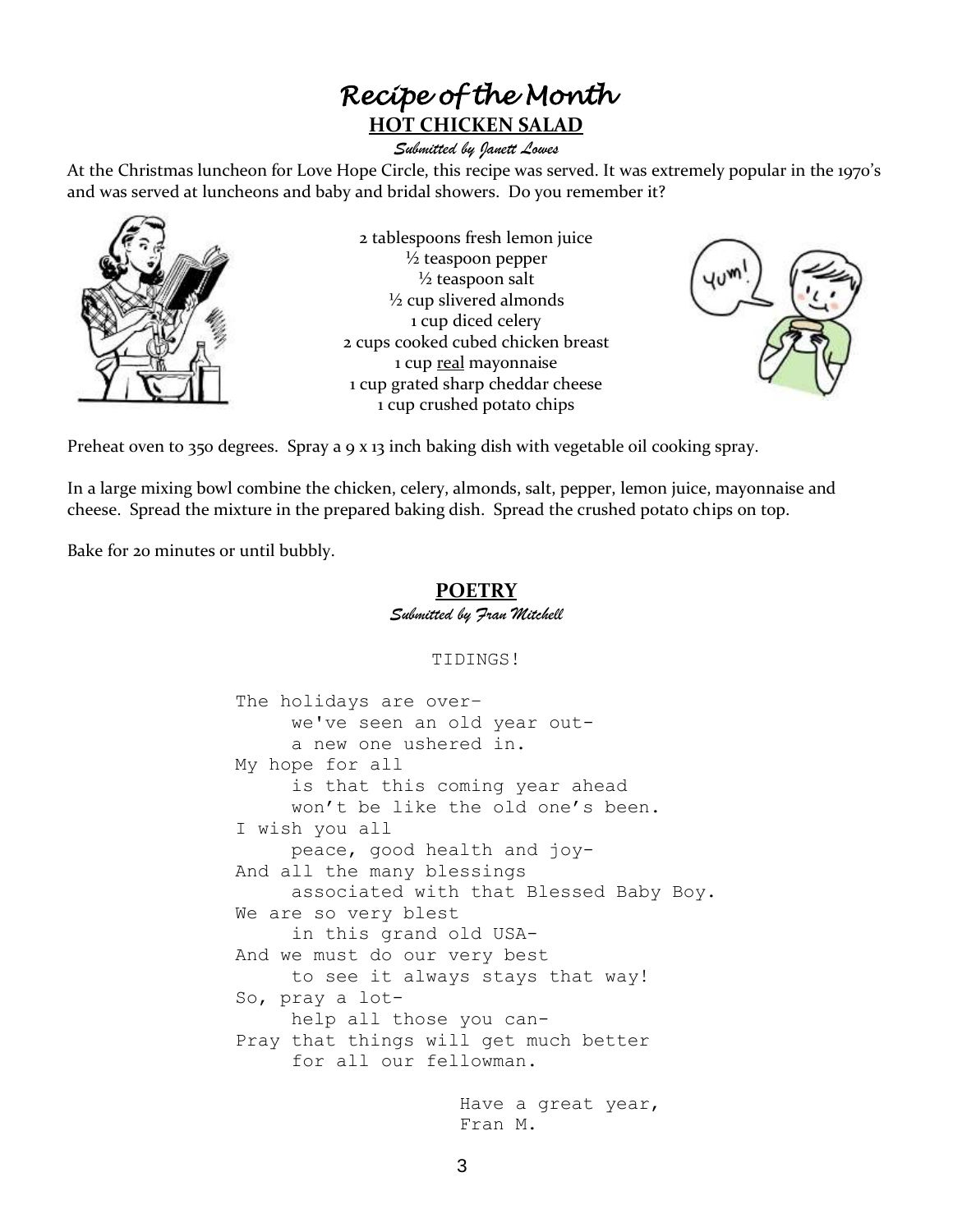# **DID YOU KNOW?!**

#### *Submitted by Fran Mitchell / Compiled by Lauren Underwood*

Did you know that Indiana celebrated Statehood Day on December 1<sup>th</sup>? Indiana is now 205 years old! Here are some interesting clippings submitted by Fran Mitchell in honor of Indiana's Statehood Day! Unfortunately the scanner is not in working order, so I re-typed – any errors are your Editor's! Thanks, Fran!

This year's theme for Statehood Day is "Indiana's Great Outdoors." Fourth-graders were invited to write essays on the topic. Over 400 entries were received. Here is the one which won First Place, written by Josiah C., a home-school student in Greenwood:

*From the shores of Lake Michigan to the banks of the Ohio river, Indiana is filled with amazing nature. You can see massive sand dunes in Indiana Dunes National Park, explore history at Falls of the Ohio State Park, or go fishing on a bot at Cagles Mill Lake.* 

*Indiana Dunes National Park is a great place to fly a kite. There are some amazing snakes, like the blue racer, and caverns carved out of limestone. Some of the impressive dunes are two hundred feet tall. Some people think it is a desert, but it is actually on the shores of Lake Michigan. There is plenty of water there!* 

*One of the largest exposed fossil beds in the world is in the Falls of the Ohio State Park. There are 220 acres of fossil beds. You cannot take fossils home, but you can explore the fossil beds when the water is low in the fall. You can go fishing, hiking, and picnicking while visiting the park.* 

*Cagles Mill Lake was built in the 1950s as a flood control reservoir. A flood control reservoir is a dam that makes sure that another river does not get too high or low by creating a lake. This one protects the Eel and White Rivers. You can also do fun things there like go fishing in a boat and look for bald eagles. The sunrise over the trees is very pretty.*

*You can explore limestone caves at Indiana Dunes National Park or fossil beds at Falls of the Ohio State Park. At Cagles Mill Lake you can spend the day fishing or bird watching. Being outdoors can bring people together for a simple walk or a memorable vacation. I am thankful for Indiana's great outdoors!*

1806: The Indiana Territorial Legislature chartered Vincennes University, the first institution of higher learning in Indiana. Founded by William Henry Harrrison, it is one of only three universities established by a United States President. The others are the University of Virginia, founded by Thomas Jefferson, and the University of Buffalo, establised in part by Millard Fillmore.

1816: December 11

President James Madison signed a Congressional resolution admitting Indiana to the Union as the 19<sup>th</sup> state. The new state government would be centered in the capital city of Corydon. Jonathan Jennings was elected to be the state's first governor.

1838: Governor David Wallace and a group of prominent citizens took the first steam train ride in Indiana. They traveled along 15 miles of track owned by the Madison and Indianapolis Railroad. They rode to Graham's Fork neark the Muscatatuck River. It was reported that at one point on the trip they reached a speed of 8 miles an hour!

### INDIANA QUICK QUIZ

*All of the follo9wing took place in the month of December. Match the event to the city.* A. South Bend B. Franklin C. Madison D. French Lick

- 1. In 1940, this city was featured in a big spread in Life Magazine.
- 2. In 1956, Larry Bird was born in this southern Indiana city.
- 3. In 1958, movie audiences attended the premiere of Some Came Running, most of which was filmed in this city.
- 4. In 1963, the Studebaker factory closed in this city.

*Answers: 1.B, 2. D, 3.C, 4.A*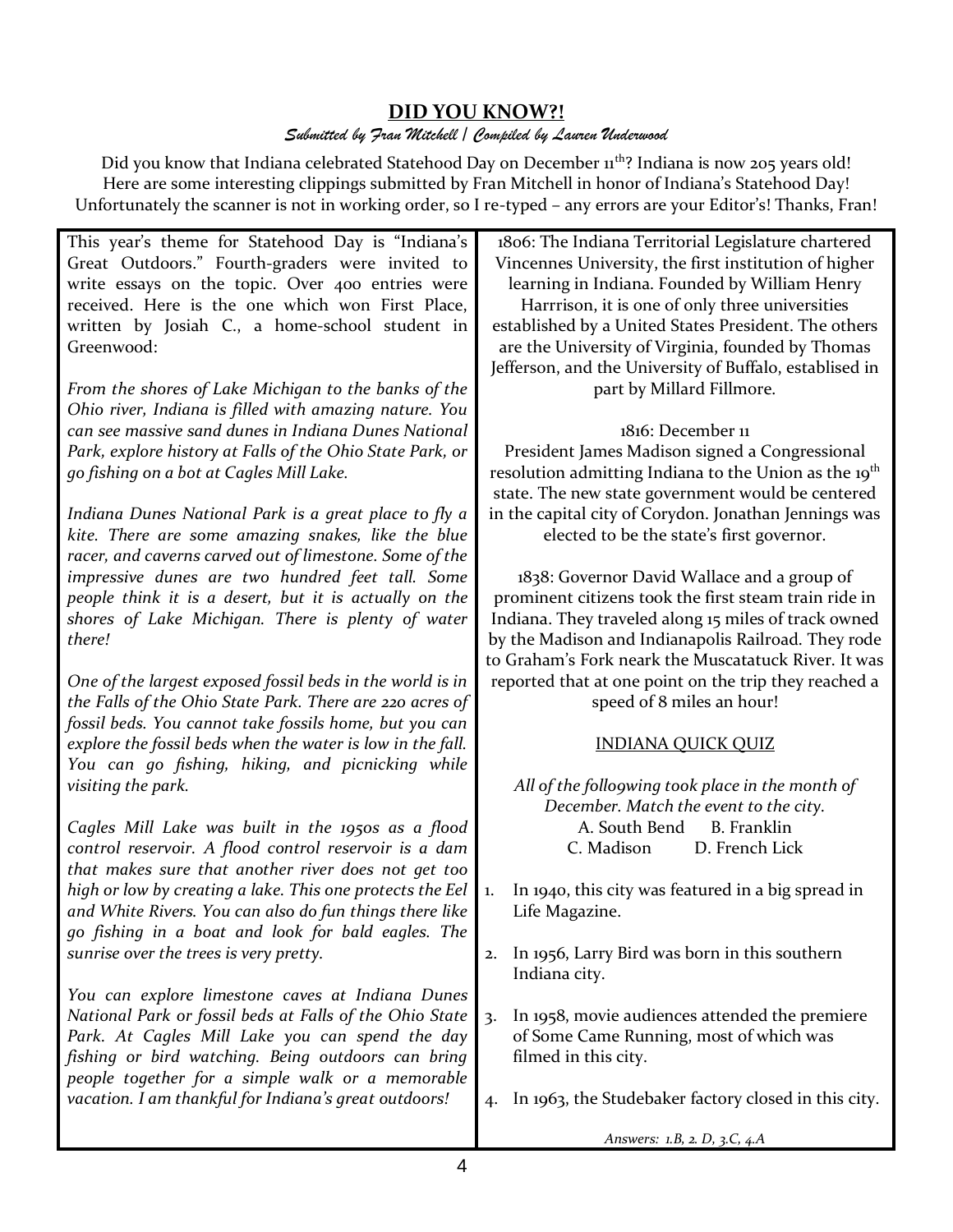# **BULLETIN BOARDS**

#### *By Eleanor Mitchell*

Be sure to check out the year in review down in Fellowship Hall! Great work, Eleanor!





# **JUST FOR FUN**

#### **Abe Martin Sez:**

Truth is stranger than fiction, but not near as plentiful.

At Sunday School they were learning how God created everything, including human beings. Johnny was especially intent when the teacher told him how Eve was created out of one of Adam's ribs. Later in the week his mother noticed him lying down as though he were ill, and said, "Johnny, what is the matter?" Johnny responded, "I have pain in my side. I think I'm going to have a wife."